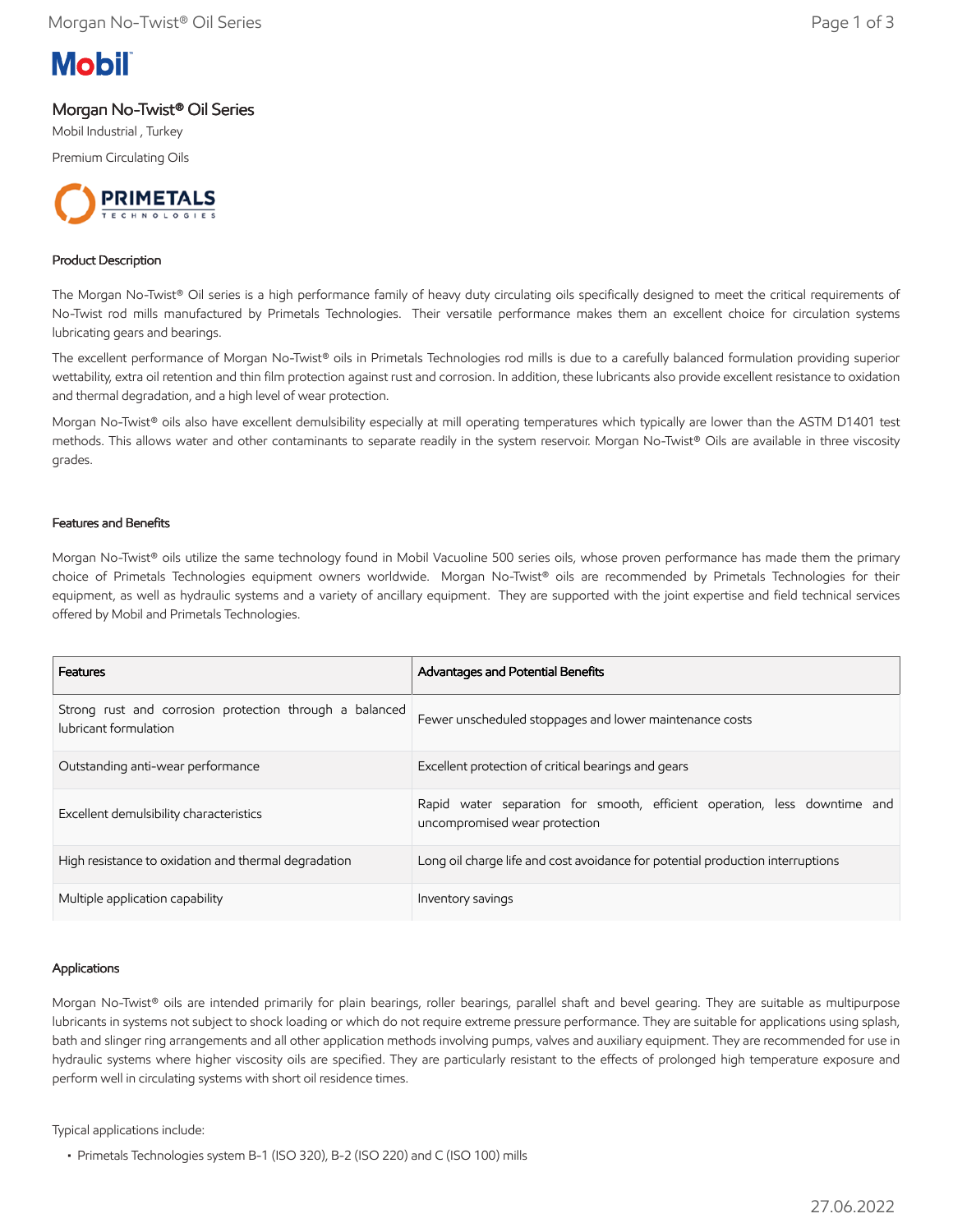# Morgan No-Twist® Oil Series **Page 2 of 3**

- Moderate duty spur, bevel, helical and herringbone gear units
- Circulating systems

 • Morgan No-Twist® Oil 100 can also be used in hydraulic systems employing gear, vane, radial and axial piston pumps where high viscosity anti-wear hydraulic fluids are required.

 • Certain compressors and vacuum pumps handling air and inert gases provided the discharge temperatures do not exceed 150ºC. Not suitable for breathing air compressors

#### Properties and Specifications

| Property                                                     | 100                 | 320                 | 460                 |
|--------------------------------------------------------------|---------------------|---------------------|---------------------|
| Grade                                                        |                     | <b>ISO 320</b>      | <b>ISO 460</b>      |
| Copper Strip Corrosion, 3 h, 100 C, Rating, ASTM D130        | 1A                  | 1A                  | 1A                  |
| Demulsibility, Total Free Water, Non-EP Oils, ml, ASTM D2711 | 39                  | 39                  | 35                  |
| Density @ 15 C, kg/l, ASTM D1298                             | 0.88                | 0.89                | 0.90                |
| Emulsion, Time to 37 mL Water, 54 C, min, ASTM D1401         | 15                  |                     |                     |
| Emulsion, Time to 40/37/3, 82 C, min, ASTM D1401             |                     | 20                  | 25                  |
| FZG Scuffing, Fail Load Stage, A/8.3/90, ISO 14635-1         | 12                  | 12                  | 12                  |
| Flash Point, Cleveland Open Cup, °C, ASTM D92                | 264                 | 288                 | 286                 |
| Foam, Sequence I, Stability, ml, ASTM D892                   | $\mathbf 0$         | $\mathsf{O}\xspace$ | $\mathbf 0$         |
| Foam, Sequence I, Tendency, ml, ASTM D892                    | 10                  | 10                  | 5                   |
| Foam, Sequence II, Stability, ml, ASTM D892                  | 0                   | $\mathsf{O}\xspace$ | 0                   |
| Foam, Sequence II, Tendency, ml, ASTM D892                   | $\mathbf 0$         | $\mathbf 0$         | $\mathsf{O}\xspace$ |
| Foam, Sequence III, Stability, ml, ASTM D892                 | $\mathsf{O}\xspace$ | $\mathsf{O}\xspace$ | $\mathsf{O}$        |
| Foam, Sequence III, Tendency, ml, ASTM D892                  | $\mathsf{O}\xspace$ | $\mathsf{O}\xspace$ | $\mathbf 0$         |
| Kinematic Viscosity @ 100 C, mm2/s, ASTM D445                | 10.7                | 24.4                | 29.4                |
| Kinematic Viscosity @ 40 C, mm2/s, ASTM D445                 | 89                  | 309                 | 453                 |
| Pour Point, °C, ASTM D97                                     | $-24$               | $-12$               | $-12$               |
| Rust Characteristics, Procedure A, ASTM D665                 | <b>PASS</b>         | <b>PASS</b>         | <b>PASS</b>         |
| Rust Characteristics, Procedure B, ASTM D665                 | <b>PASS</b>         | <b>PASS</b>         | <b>PASS</b>         |
| Viscosity Index, ASTM D2270                                  | 99                  | 96                  | 95                  |

#### Health and Safety

Health and Safety recommendations for this product can be found on the Material Safety Data Sheet (MSDS) @ [http://www.msds.exxonmobil.com/psims](http://www.msds.exxonmobil.com/psims/psims.aspx) /psims.aspx